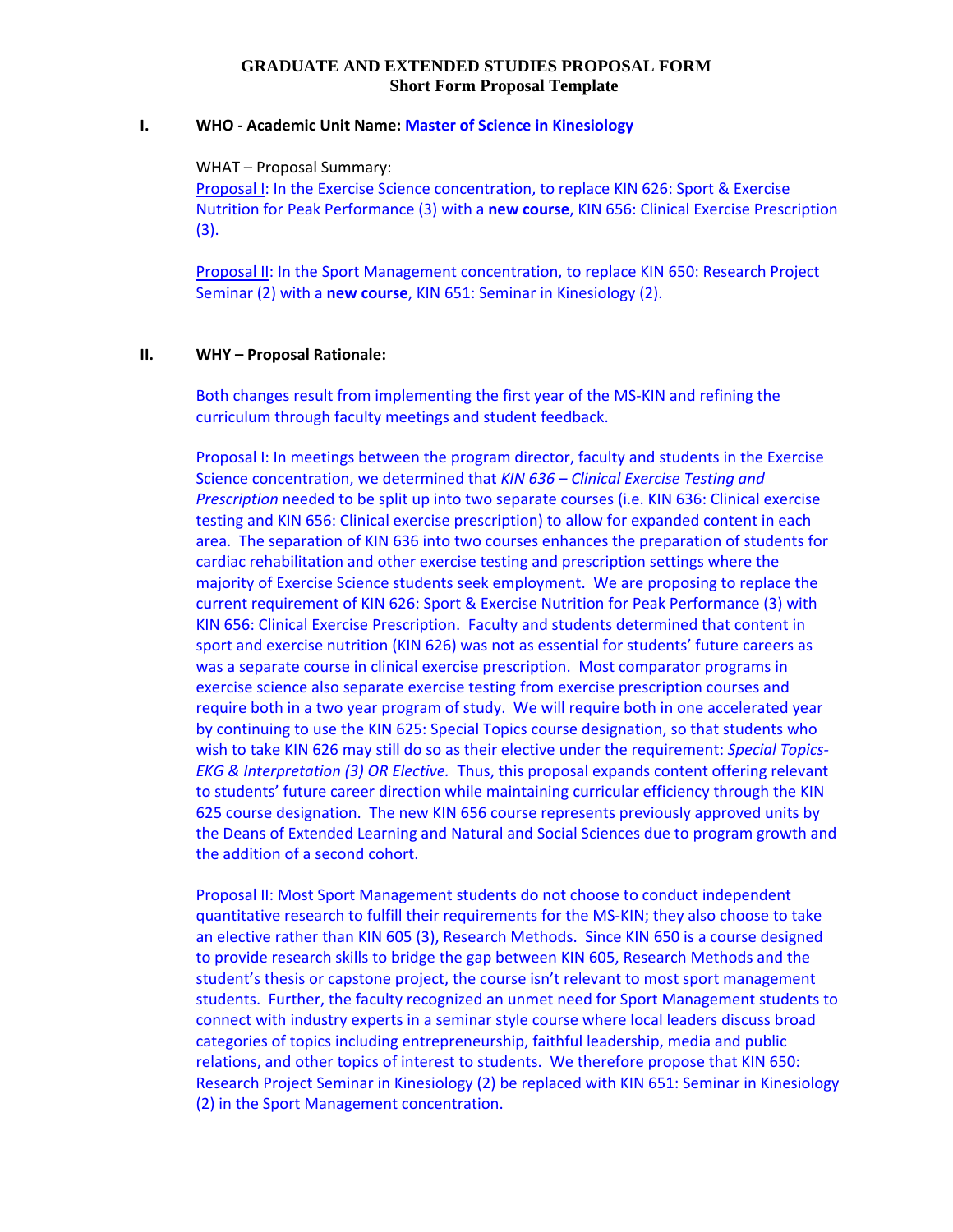#### **III. HOW – Curricular Changes:**

- A. Curriculum ‐ Short Form proposals should include current and proposed course descriptions including title, number, units, and if needed prerequisites, alternate year listing in the catalog and cross‐listed courses.
- B. Catalog Copy ‐ All catalog changes required by the adoption of the proposal must be included at this point. Language must be exactly as the Department/ School wants it to appear in the Catalog.
	- A. Curriculum Kinesiology Course Descriptions for Two New Courses

### **KIN 651: Seminar in Kinesiology (2)**

This course will engage students in relevant Kinesiology issues in order to solve current problems and lead future initiatives. Industry experts will be invited to present on a broad range of topics including sport and fitness entrepreneurship, faithful leadership, media and public relations, sport and fitness technology, corporate wellness, behavior change and other topics of interest to students.

### **KIN 656 – Clinical Exercise Prescription (3)**

This course prepares students to utilize scientific rationale to design, implement and supervise exercise programming for patients with chronic diseases, conditions and/or physical dysfunctions of the cardiovascular, pulmonary, metabolic, musculoskeletal, neuromuscular, and immunologic systems. Students will interpret information from pre-exercise screening and exercise testing and will apply this information to appropriate exercise intervention protocols. Students will be prepared to pursue certification as an *ACSM Registered Clinical Exercise Physiologist*. *Note:* 600 hours of preceptorsupervised clinical experience are also required for ACSM certification. *Prerequisite: KIN 636*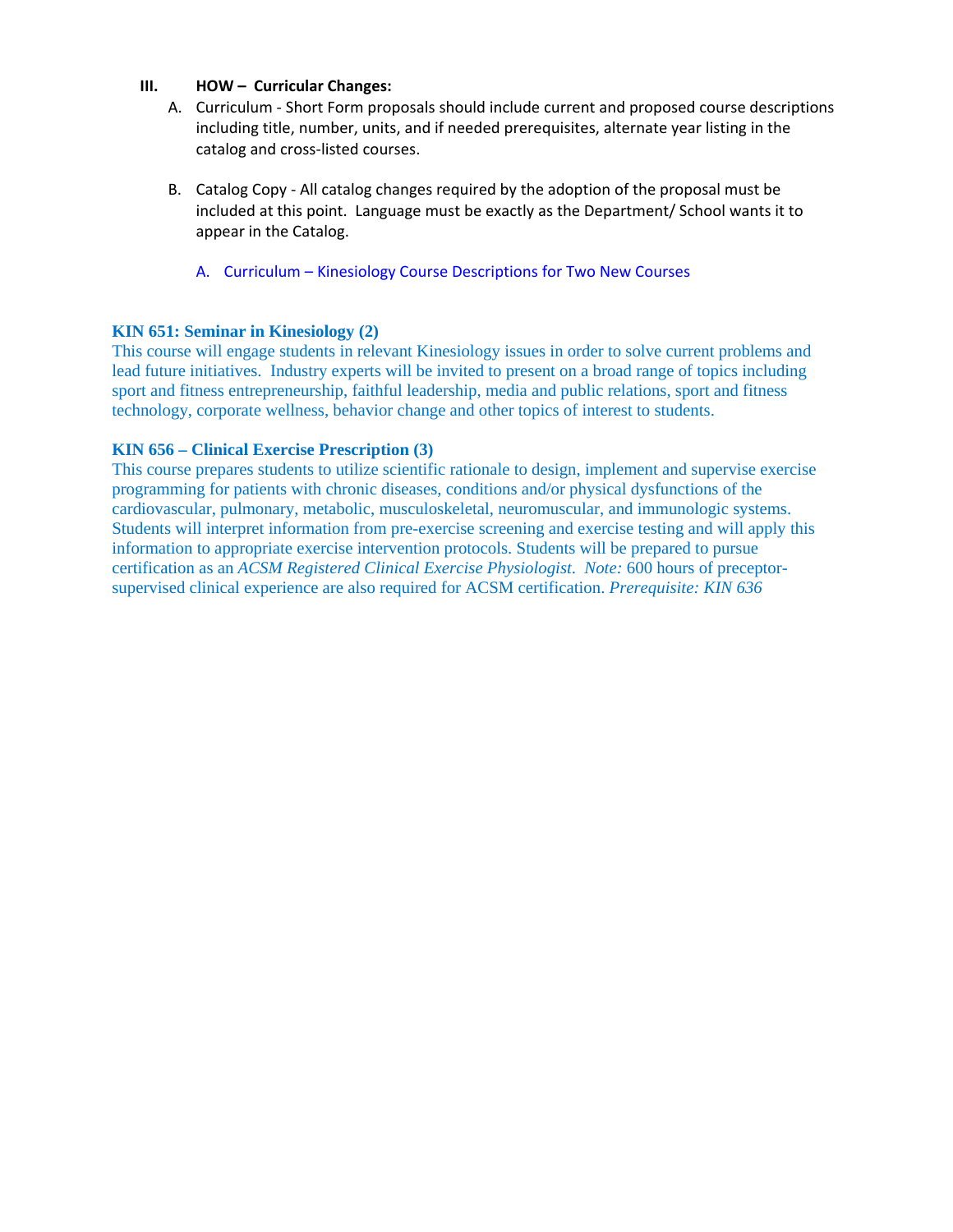### B: Proposed New Catalog Copy

# **Master of Science in Kinesiology**

The Master of Science in Kinesiology (MS-KIN) is designed to prepare highly knowledgeable and career-focused professionals for the dynamic and rapidly growing fields of exercise science, sport management, sport performance. The MS-KIN program develops graduates who integrate the current best research evidence with professional practice to solve relevant problems in the disciplines related to Kinesiology. Students collaborate with faculty and professional colleagues to improve outcomes in clients, patients, or business systems related to healthcare, sport, and fitness. Student will also gain advanced specialization and/or certification in a discipline of their choice through focused study in a concentration.

The MS-KIN is a 30 unit accelerated graduate program designed especially for young professionals and recent graduates of a four year baccalaureate degree program. The program has a common core of 18 units and a concentration of 12 units. Upon completing the core, all students will choose from one of three areas of concentration: Exercise Science, Sport Performance, or Sport Management. Students who choose the Sport Management concentration may substitute up to 6 units from the Fermanian School of Business MBA courses for core requirements.

### **Program Learning Outcomes**

Upon completing the core curriculum of the MS-KIN, students will be able to:

1. Appraise current research data in Kinesiology and integrate it into professional practice to solve relevant problems and make effective decisions.

2. Work independently and with a team to persuasively communicate essential information in their discipline.

3. Demonstrate appropriate breadth of knowledge of the background and principle research in their specialization in order to conduct an independent research project.

4. Serve various populations, integrating compassionate care and the Christian faith with their professional practice.

5. Pursue an active and growing involvement in their discipline by achieving advanced certification and/or membership in a related professional organization.

Upon completing an area of concentration, students are expected to attain the following outcomes:

#### *Exercise Science*

1. Incorporate current best evidence to make effective decisions about the optimal care of patients and clients.

2. Apply knowledge of the metabolic and physiologic benefits of exercise toward creating effective exercise interventions to treat and prevent metabolic diseases.

3. Work with a team of colleagues to perform common laboratory assessments to determine health, fitness, and disease states in a series of patients.

#### *Sport Performance Concentration*

1. Integrate clinical experience with the use of the current best evidence to make effective decisions about the optimal care of patients and clients.

2. Develop and apply technical knowledge in sports performance and/or sports medicine through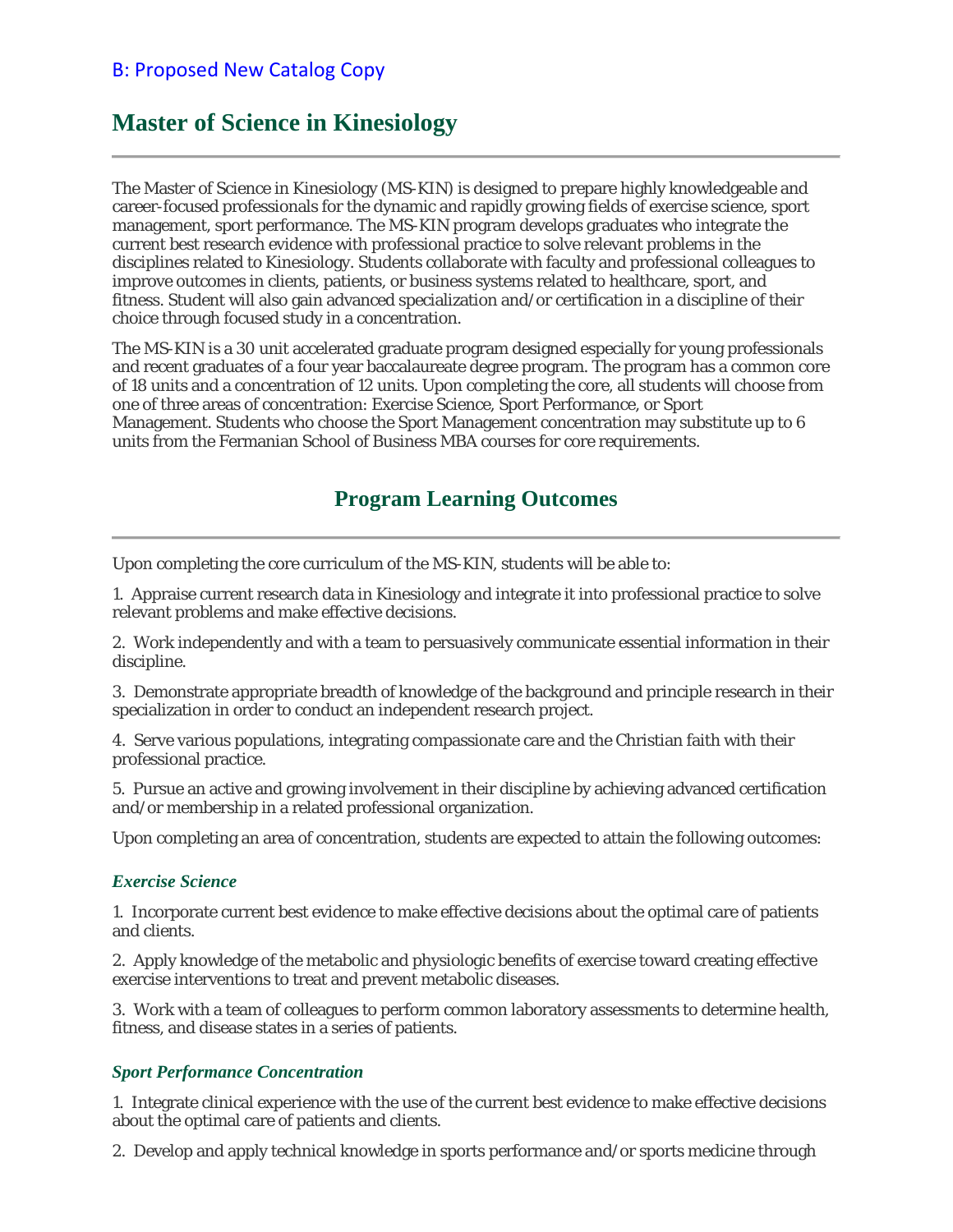direct patient care and client interaction that improves health outcomes.

3. Work with a team of colleagues to construct and present a critical appraisal of a current topic to enhance professional practice in sport performance.

### *Sport Management*

1. Demonstrate essential knowledge of basic management and prioritization principles in the business of sport.

2. Work with a team of colleagues to construct and present an effective risk management plan and operating budget for a sport, fitness, or physical education setting.

3. Develop technical knowledge, effective leadership, and decision-making skills while performing professional service (at least 100 hours) related to sport management.

# **Program Eligibility**

To be reviewed for acceptance into this program, the following must be in place:

- Completed application for admission to the PLNU Graduate programs and MS-KIN program, including a \$50 non-refundable application fee.
- Personal essay that describes why the candidate desires to participate in the MS-KIN and outlines professional goals for the future
- Baccalaureate degree from a regionally-accredited institution, as evidenced on an official transcript with a posted degree.
- Undergraduate GPA of 3.0 or higher.
- Two references (e.g., professors or employers) who have current knowledge of the applicant's character, academic ability, and professional potential.
- Special Undergraduate course prerequisites:

Exercise Science concentration - courses in Human Anatomy and Physiology, Structural Kinesiology/Biomechanics, and Exercise Physiology

Sport Performance concentration - courses in Human Anatomy and Physiology, Structural Kinesiology/Biomechanics, and Exercise Physiology; BOC-Certified Athletic Trainers or Certified Strength and Conditioning Specialists (NSCA) will be looked upon favorably for graduate assistantships.

Sport Management - no prerequisite courses are required. However, students enrolling in courses in the Fermanian School of Business will need to meet any prerequisites for those courses.

# **Graduation Requirements**

- Successful completion of all core requirements, an area of concentration, and the project or thesis,
- A completed application for degree candidacy conveyed to the Office of Records,
- All student accounts paid in full, and
- All requirements completed within five years from the time of initial enrollment.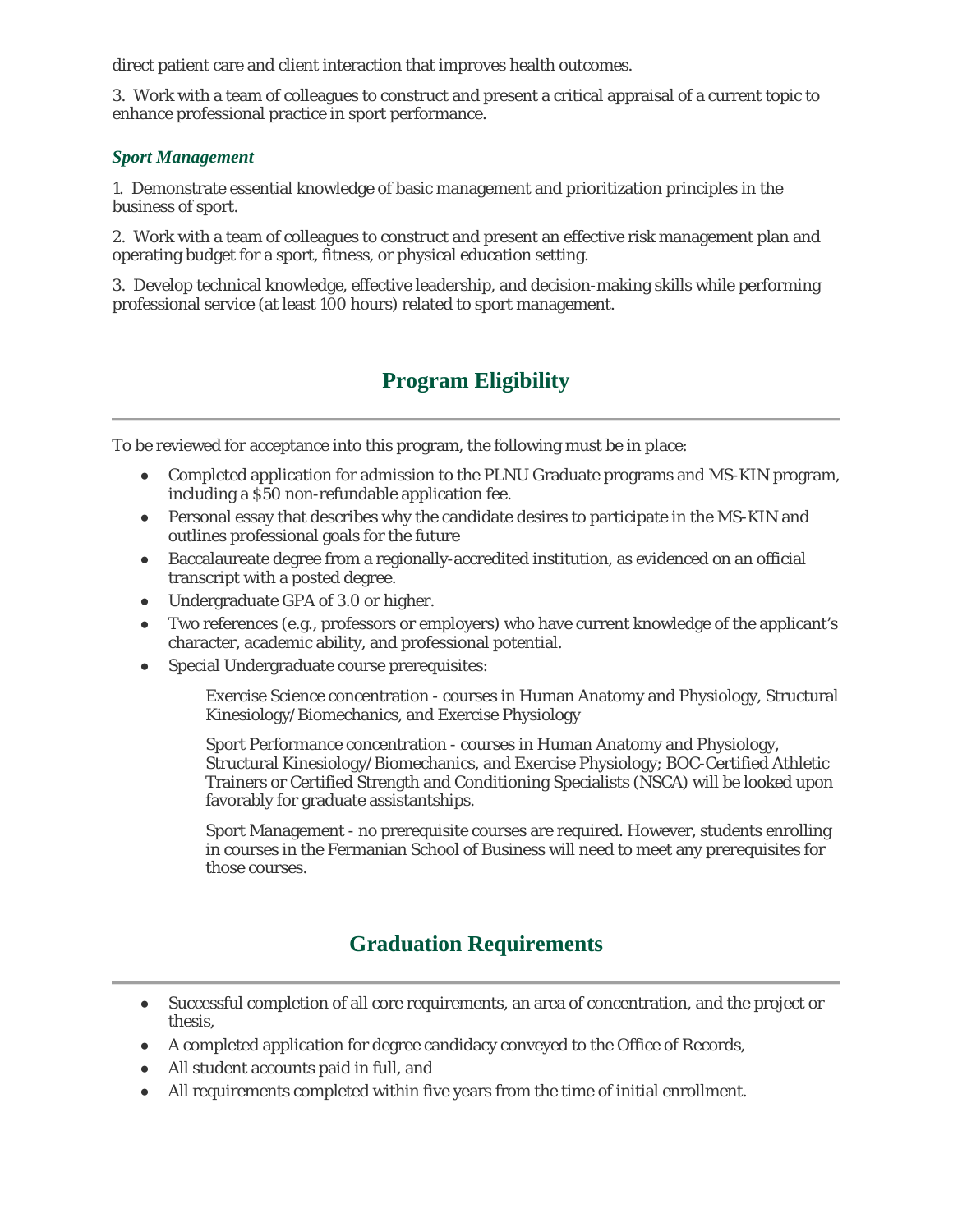# **Core Courses**

- KIN 600 Foundations in Kinesiology **(3)**
- KIN 605 Research Methods **(3)**
- KIN 610 Evidence-Based Practice and Decision Making in Kinesiology **(3)**
- KIN 650 Research Project Seminar in Kinesiology **(2)**
- KIN 660 Directed Readings **(1)**
- KIN 688 Internship or Practicum in Kinesiology **(3)**
- Choose one course from:
- KIN 695 Comprehensive Examination **(0)**
- KIN 698 Capstone Project **(3)**
- KIN 699 Thesis Research in Kinesiology **(3)**

*Choose a Concentration from Exercise Science, Sport Performance or Sport Management:*

### **Exercise Science Concentration (12 units)**

- KIN 625 Special Topics in Exercise and Sport Science **(3)** OR Elective
- KIN 636 Clinical Exercise Testing **(3)**
- KIN 646 Clinical Exercise Physiology and Metabolism **(3)**
- KIN 656 Clinical Exercise Prescription **(3)**

### **Sport Performance Concentration (12 units)**

- KIN 615 Biomechanical and Neurological Basis of Human Movement **(3)**
- KIN 625 Special Topics in Exercise and Sport Science **(3)** OR Elective
- KIN 635 Advanced Practice in Movement Interventions, Strength Training and Corrective Exercise **(3)**
- KIN 675 Gross Anatomy of the Musculoskeletal System **(3)**

## **Sport Management Concentration (12 units)**

- KIN 611 Managing Personnel, Facilities, and Events in Sports (**3)**
- KIN 620 Marketing, Promotion and Public Relations in Sport **(3)**
- KIN 630 Leadership in Sports **(3)**
- KIN 640 Finance and Economics of Sports **(3)**

Students in the Sport Management concentration may choose up to 6 units of electives in the MBA Program. One elective must be BUS 650: Operations Management, then choose one course from the following:

BUS 607 - Legal, Ethical and Social Environment of Business